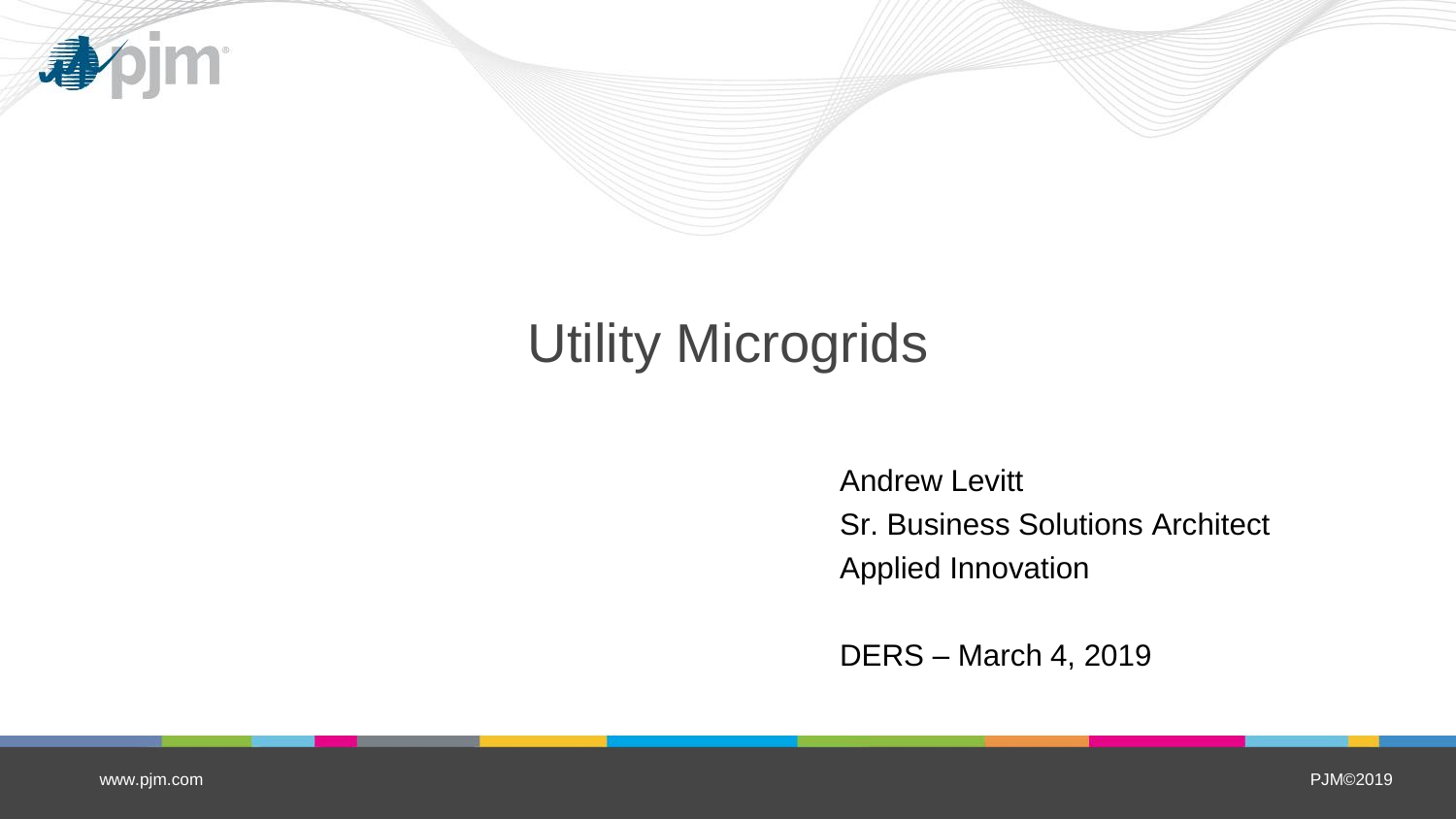

- A 'utility microgrid' uses utility-owned wires to serve load during islanding.
- Generator is PJM wholesale.
- Not a PJM-defined term (not in Tariff or Manuals)
- Generator and customers metered as 'normal' when islanding.

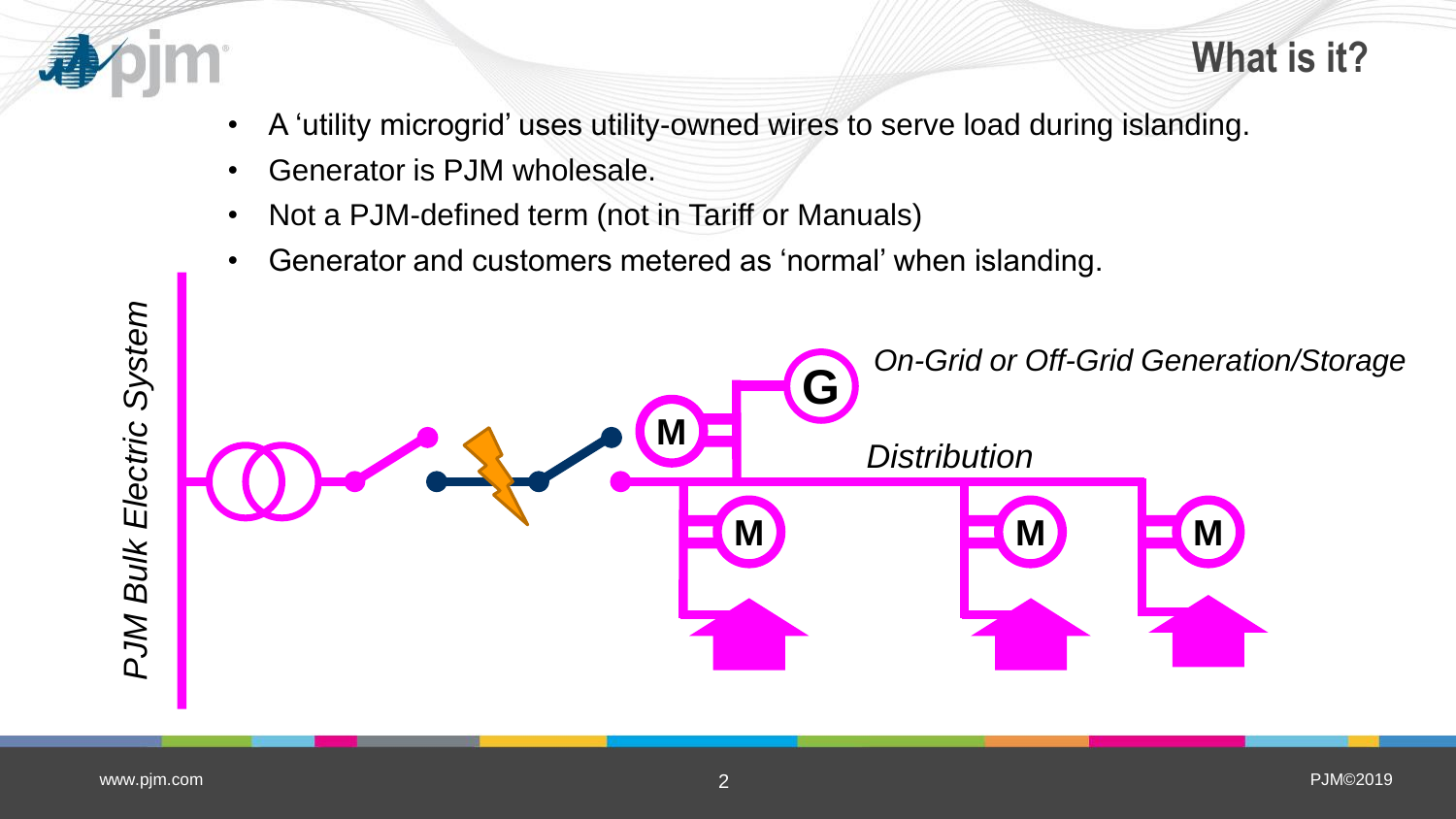

### **What it is NOT: Private Emergency Backup Generator**

• Example: House, hospital, university or other private 'campus'

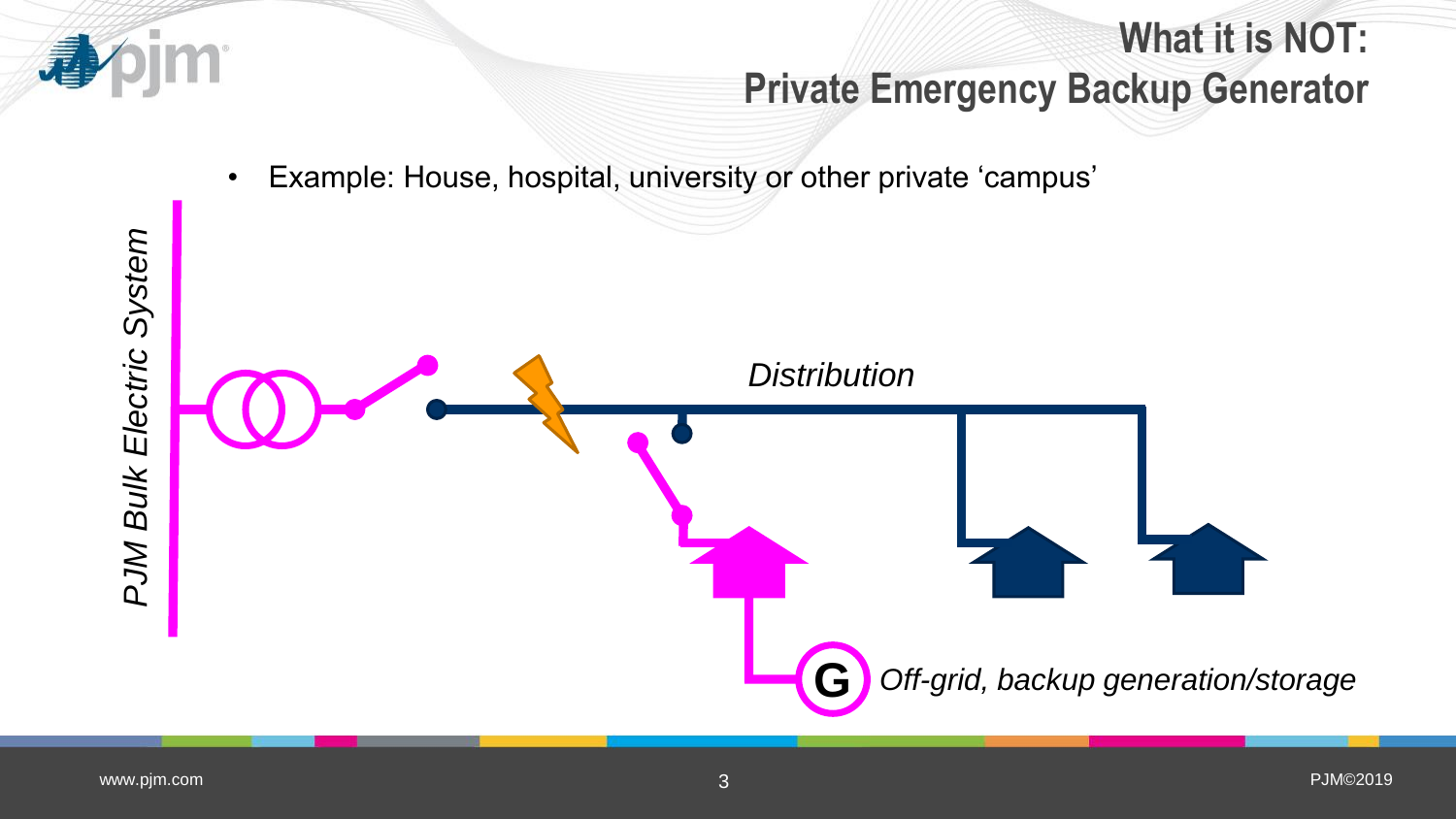

#### Considerations and Questions:

**Operations**

- During grid connected mode, front-of-meter generation dispatch will occur.
	- Can microgrid be dispatched by PJM off-cost to address distribution system reliability needs?
- When islanded, Generator is as a 'normal' PJM Generator, but is no longer available for dispatch or reserves.
	- Is this a forced outage?
	- How does the generator indicate off-grid status to PJM? New gen status? eGADS? eDART? Call PJM Operator?
	- In island mode, generation will operate to match load. Deviates from previously sent PJM set point.
- Should there be PJM restrictions on when the microgrid is allowed to operate in island mode?
	- Distribution system outage situation requiring islanded operations only?
	- PJM emergency situation as part of a load shed plan?
	- Other types of emergency declarations state/federal?
		- How to define these ahead of time?
	- Economic islanding?
- How should microgrid load and generation be modeled in the EMS, especially when in island mode?
- Additional telemetry needs? For example, relay status to determine microgrid status?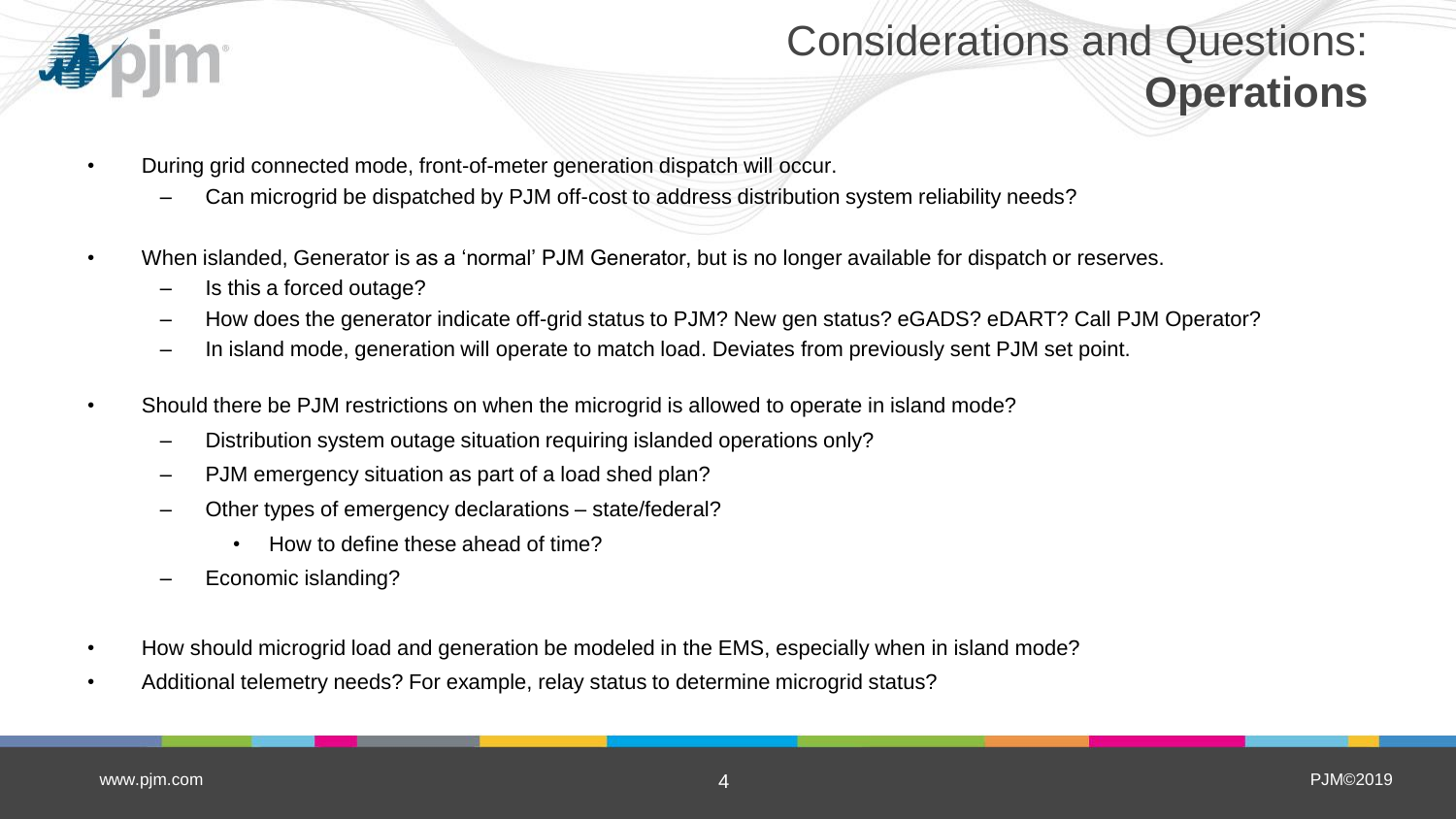

## Considerations and Questions: **Markets & Settlements**

- Can wholesale microgrid generator be a Capacity Performance resource?
	- How are Performance Assessment Interval events handled if in island mode?
- How is "off-cost" operation during islanding handled?
- Is islanded utility microgrid load that PJM settles considered served by PJM as part of RTO load?
- Congestion impacts of islanding
- Should additional market parameters be considered for island vs. grid connected mode?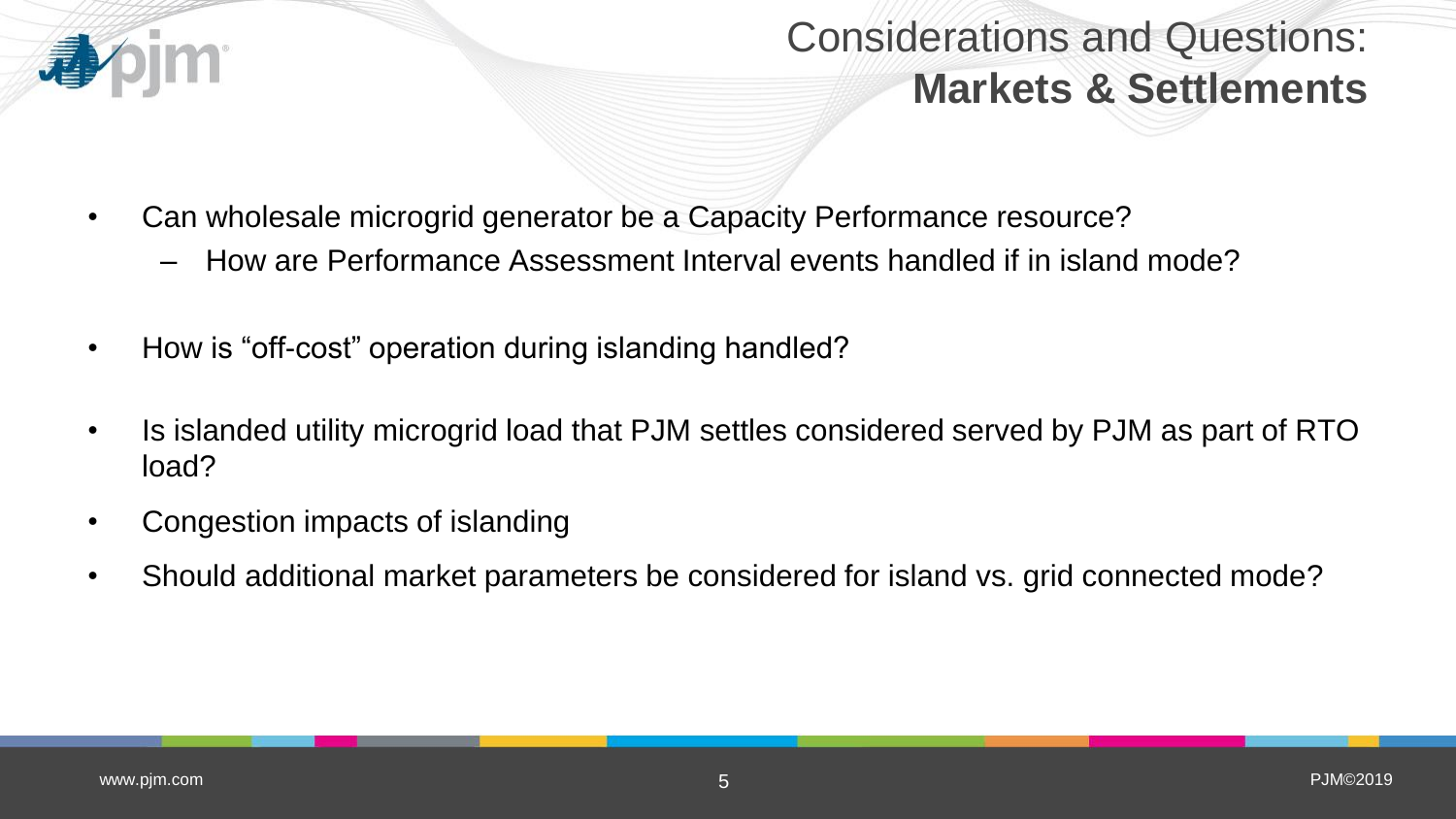

# Considerations and Questions:

**Planning**

- Any adjustment to contingency planning?
- Additional information requirements needed to perform Interconnection Analysis, such as relaying and protection?
- What happens if another generator wants to connect to a distribution facility that is part of the utility microgrid?
	- Special requirements for that generator to interconnect?
	- Potential for that interconnection to be FERC jurisdictional due to prior wholesale sales?